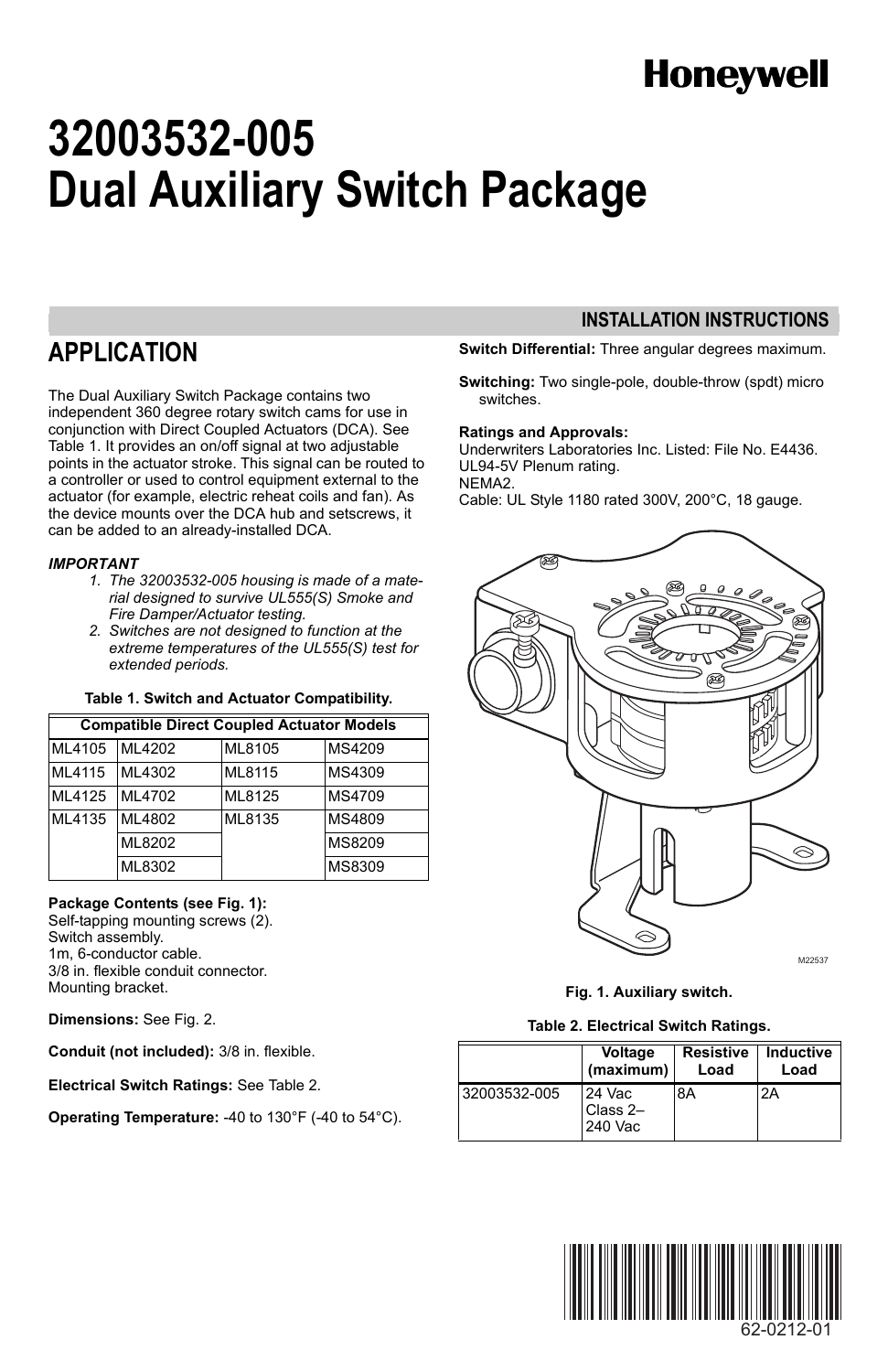

**Fig. 2. Dimensions in in. (mm).**

### **INSTALLATION**

### **When Installing this Product...**

- **1.** Read instructions carefully. Failure to follow them could damage the product or cause a hazardous condition.
- **2.** Check ratings and descriptions given in Specifications to make sure product is suitable for your application.
- **3.** Installer must be a trained, experienced service technician.
- **4.** After installation is complete, check out product operation as provided in these instructions.

# **CAUTION**

**Electrical Shock or Equipment Damage Hazard.**

#### **Can shock individuals or short equipment circuitry.**

Disconnect power supply before installation and always keep device assembled.

# **CAUTION**

**Actuator Damage Hazard. Turning motor output hub by hand or wrench can damage internal gears.**

Forcibly turning the motor shaft damages the gear train.

- **1.** Determine desired switching action (if switch is to energize during clockwise  $\curvearrowright$  or counterclockwise  $\sim$  rotation).
- NOTE: With switch cam as shown in Fig. 3, the normally closed contact opens during counter $clockwise$   $\sim$  rotation and the normally open switch closes.



#### **Fig. 3. Switching configuration (top view)**  for counterclockwise *c* rotation.

Conversely, with the switch cam as shown in Fig. 4, the normally closed contact opens during clockwise rotation and the normally open switch closes.



#### **Fig. 4. Switching configuration (top view)** for clockwise rotation.

- NOTE: Switches can be set prior to installation on the actuator if angular switch positions are known.
	- **2.** Align the switch hub with the set screws on the actuator. See Fig. 5.
	- **3.** If the conduit location is not appropriate for your application, adjust the bracket as follows:
		- a. Remove and set aside the four bracket screws.
		- b. Rotate the bracket 90, 180, or 270 degrees.
		- c. Replace the bracket screws.
	- **4.** Mount the switch on the actuator and tighten the two screws.
	- **5.** Determine switch position settings based on the angular indications molded into the housing.

NOTES:

- Interior angular indications appear in 15 degree increments (see Fig. 6).
- Exterior angular indications appear in 10 degree increments (see Fig. 6).
- Four 10 degree indications are not on the cover (see Fig. 6).
- **6.** Move each cam inside switch assembly to the appropriate position. Remember the direction of travel of the cam for switching purposes (see Fig. 3 and 4). Monitor the switch closure with an ohmmeter for a continuity check. See Table 3.

#### *IMPORTANT*

*Make certain that the switch activates at the desired degree of stroke.*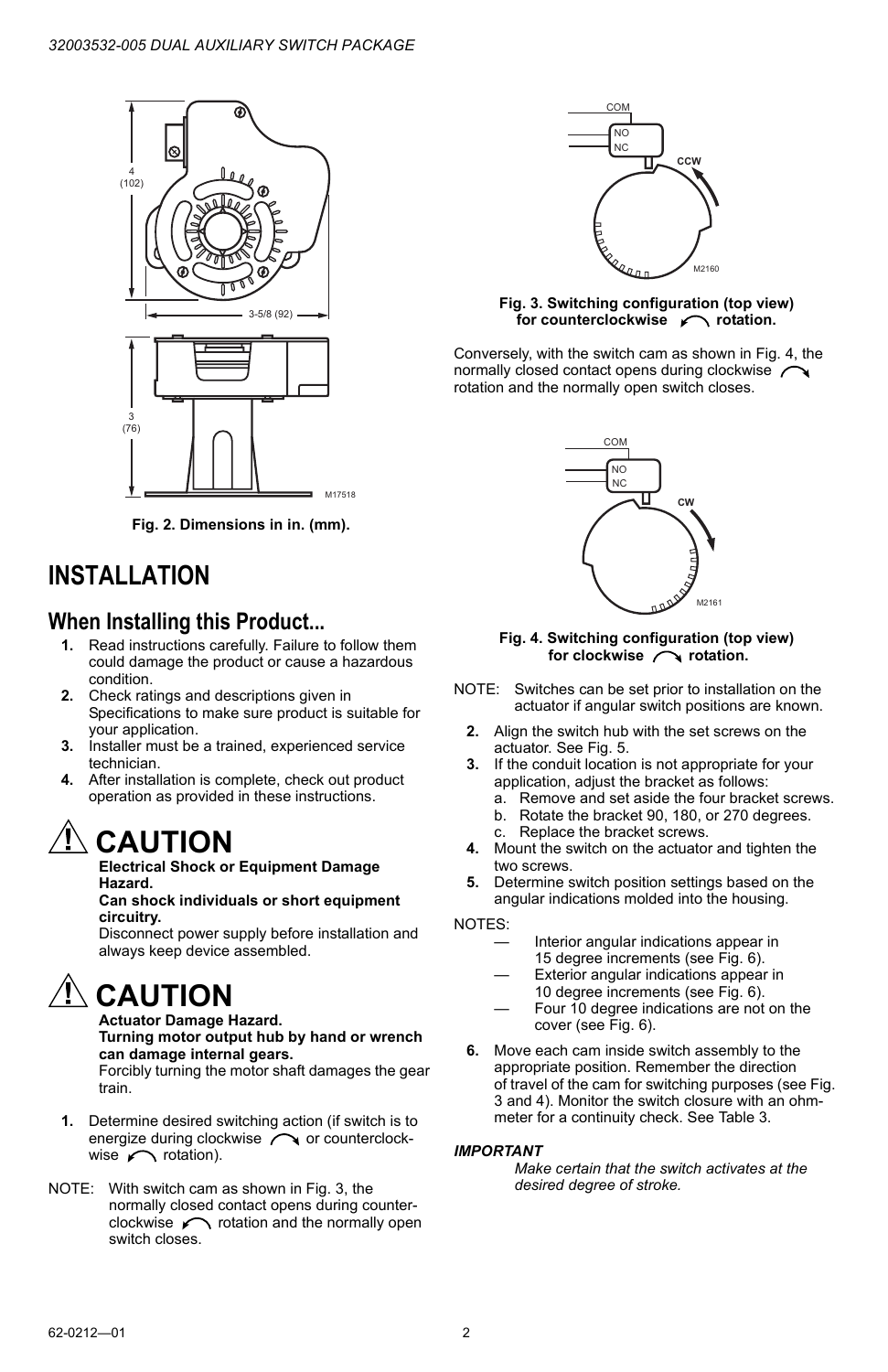

**Fig. 5. ML4125 DCA with Auxiliary Switch.**

|  | Table 3. Proper continuity measurements. |
|--|------------------------------------------|
|  |                                          |

| Switch               |               | <b>Normally Open   Normally Closed  </b> |
|----------------------|---------------|------------------------------------------|
| Activated            | Zero ohms     | Infinite ohms                            |
| <b>Not Activated</b> | Infinite ohms | Zero ohms                                |



**Fig. 6. Auxiliary switch angular indications.**

### **Wiring**

# **CAUTION**

### **Electrical Shock or Equipment Damage Hazard.**

#### **Can shock individuals or short equipment circuitry.**

Disconnect power supply before installation and always keep device assembled.

NOTE: See Table 4 for wiring information.

#### **Table 4. Auxiliary Switch Wiring Connections.**

| <b>Connection</b> | <b>Upper Switch</b> | <b>Lower Switch</b> |
|-------------------|---------------------|---------------------|
| Common            | Black/Red           | White/Red           |
| Normally Closed   | <b>Black/Yellow</b> | White/Yellow        |
| Normally Open     | Black/Blue          | White/Blue          |